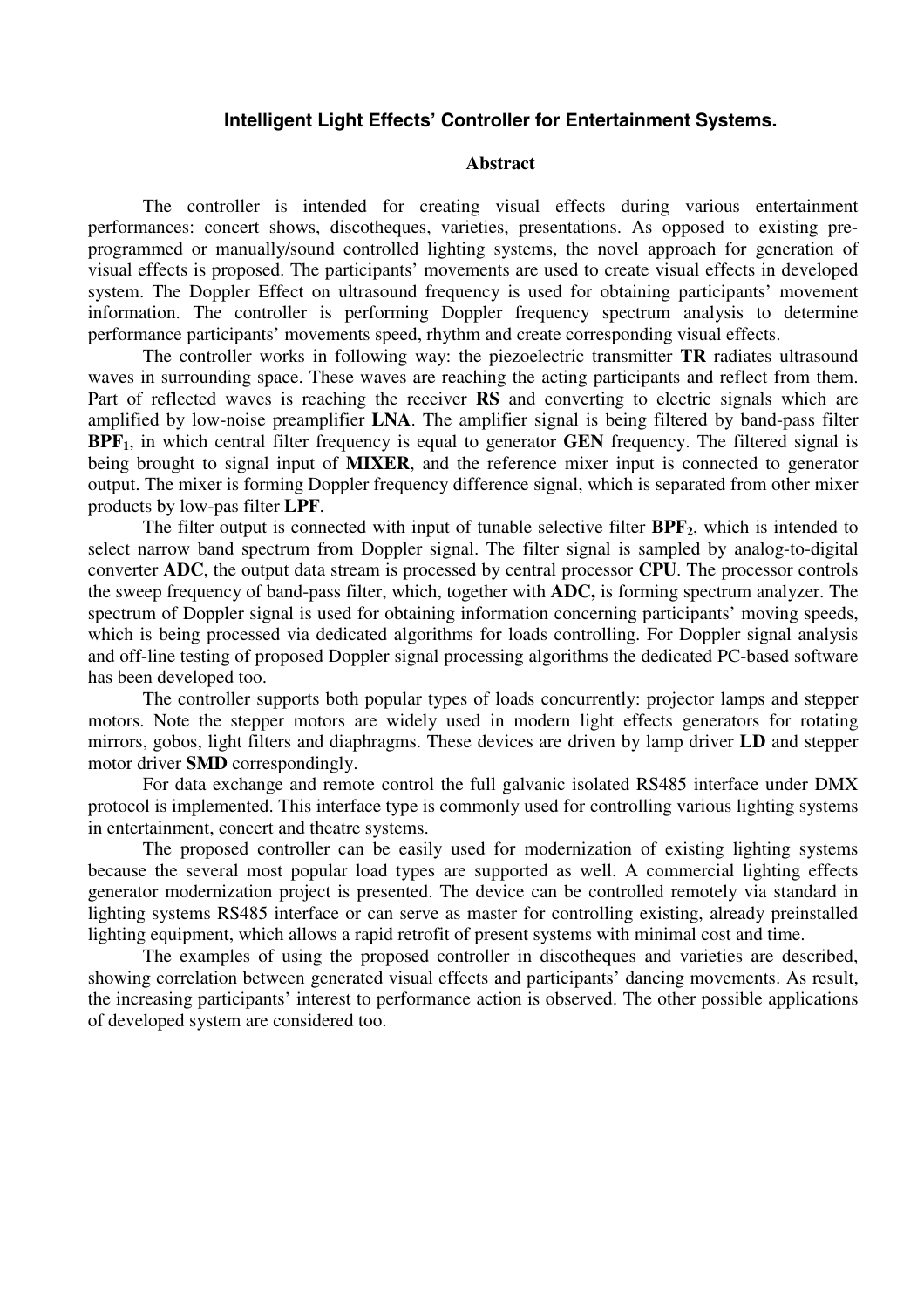## **The lighting controller flowchart.**



The lighting controller consists of the following main modules:

- 1. **GEN**  resonant generator of continuous ultrasound signal.
- 2. **TR** piezoelectric transmitter of ultrasound waves.
- 3. **RS** piezoelectric receiver of reflected signal.
- 4. **LNA**  low-noise preamplifier.
- 5. **MIXER,** selects Doppler effect frequency shift.
- 6. **LPF**  low-pass filter.
- 7. **BPF<sub>1</sub>**, is intended to suppress off-band received signals.
- 8. **BPF2** tunable band-pass filter.
- 9. **ADC** analog to digital converter.
- 10. **CPU** central processing unit.
- 11. **LD**  lamps driver.
- 12. **SMD**  stepper motors driver.
- 13. **GI**  galvanic isolation circuit.
- 14. **INR**  interface level translator.
- 15. **Lamps** lighting lamps: projectors, etc, which are external to system.
- 16. **Motors** stepper motors for rotating mirrors, gobos and light color filters.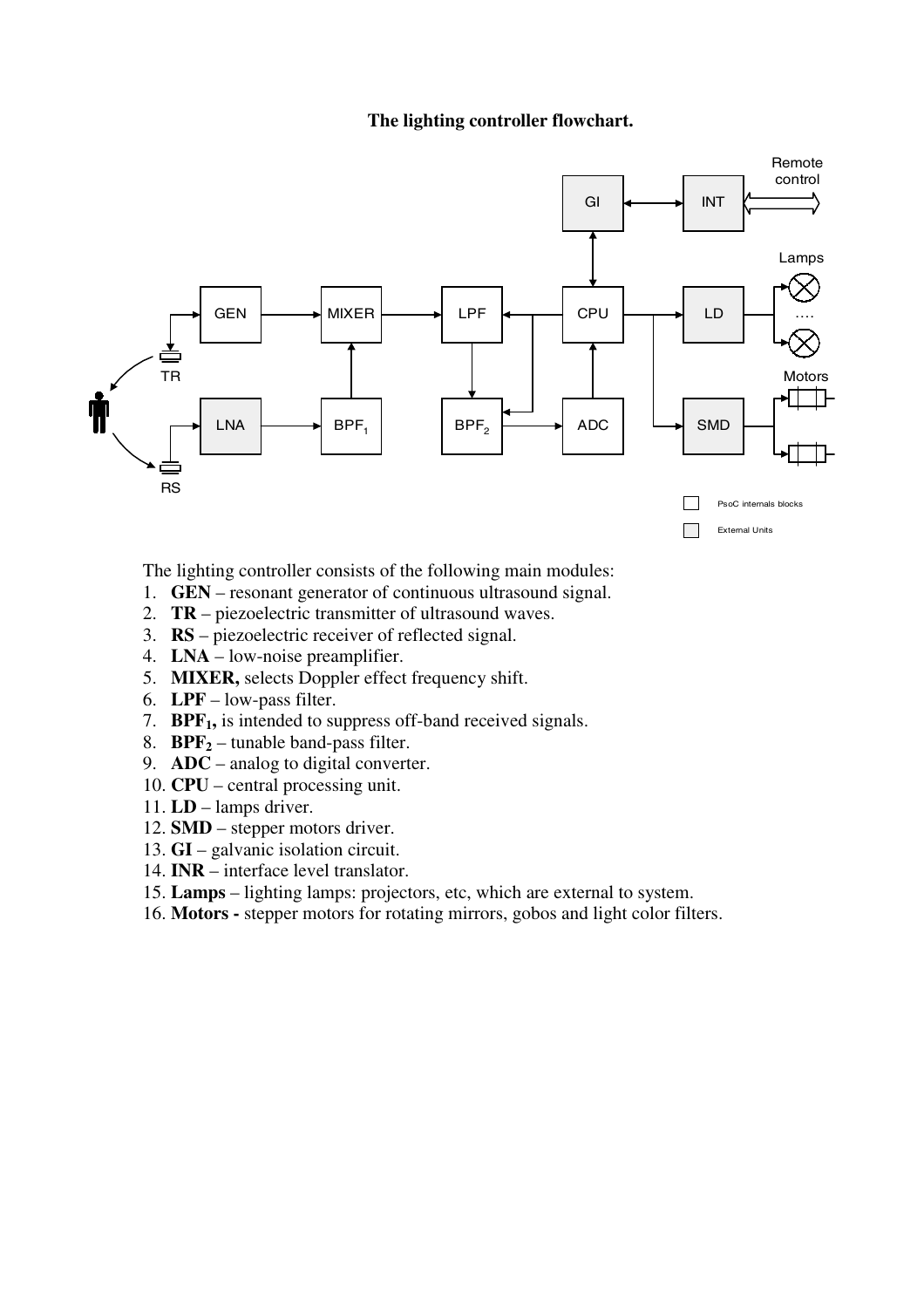

| Title<br>Intelligent light controller for entertainment systems. |                      |       |  |  |  |     |                     |  |  |  |
|------------------------------------------------------------------|----------------------|-------|--|--|--|-----|---------------------|--|--|--|
| <b>Size</b>                                                      | DocumentNumber       |       |  |  |  | Rev |                     |  |  |  |
| $\overline{A}$                                                   | Ultrasound Subsystem |       |  |  |  |     | <revcode></revcode> |  |  |  |
| Date:                                                            | Monday, May 27, 2002 | Sheet |  |  |  |     |                     |  |  |  |



| Title<br>Intelligent light controller for entertainment systems. |                       |       |  |  |  |     |                     |  |  |
|------------------------------------------------------------------|-----------------------|-------|--|--|--|-----|---------------------|--|--|
| Size<br>А                                                        | DocumentNumber<br>CPU |       |  |  |  | Rev | <revcode></revcode> |  |  |
| Date:                                                            | Sunday, May 19, 2002  | Sheet |  |  |  |     |                     |  |  |